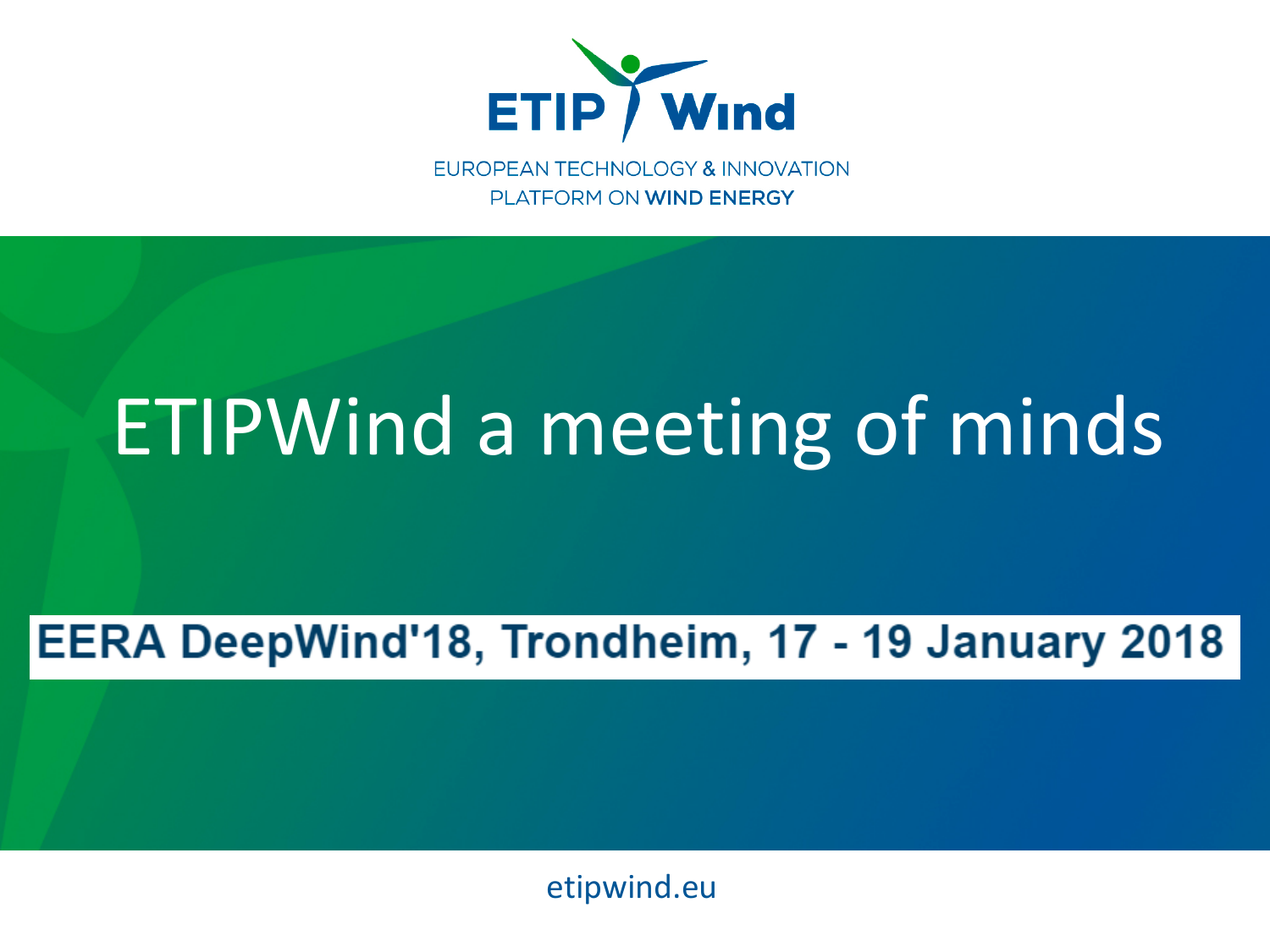#### **What are ETIPs?**

European Technology and Innovation Platforms are industry-led stakeholder fora recognised by the European **Commission** 

#### Goals

- Drive innovation, knowledge transfer and European competitiveness
- Develop research and innovation agendas and roadmaps for action at EU and national levels

Many companies are in Norway because of its R&D support schemes – EU needs to emulate this success

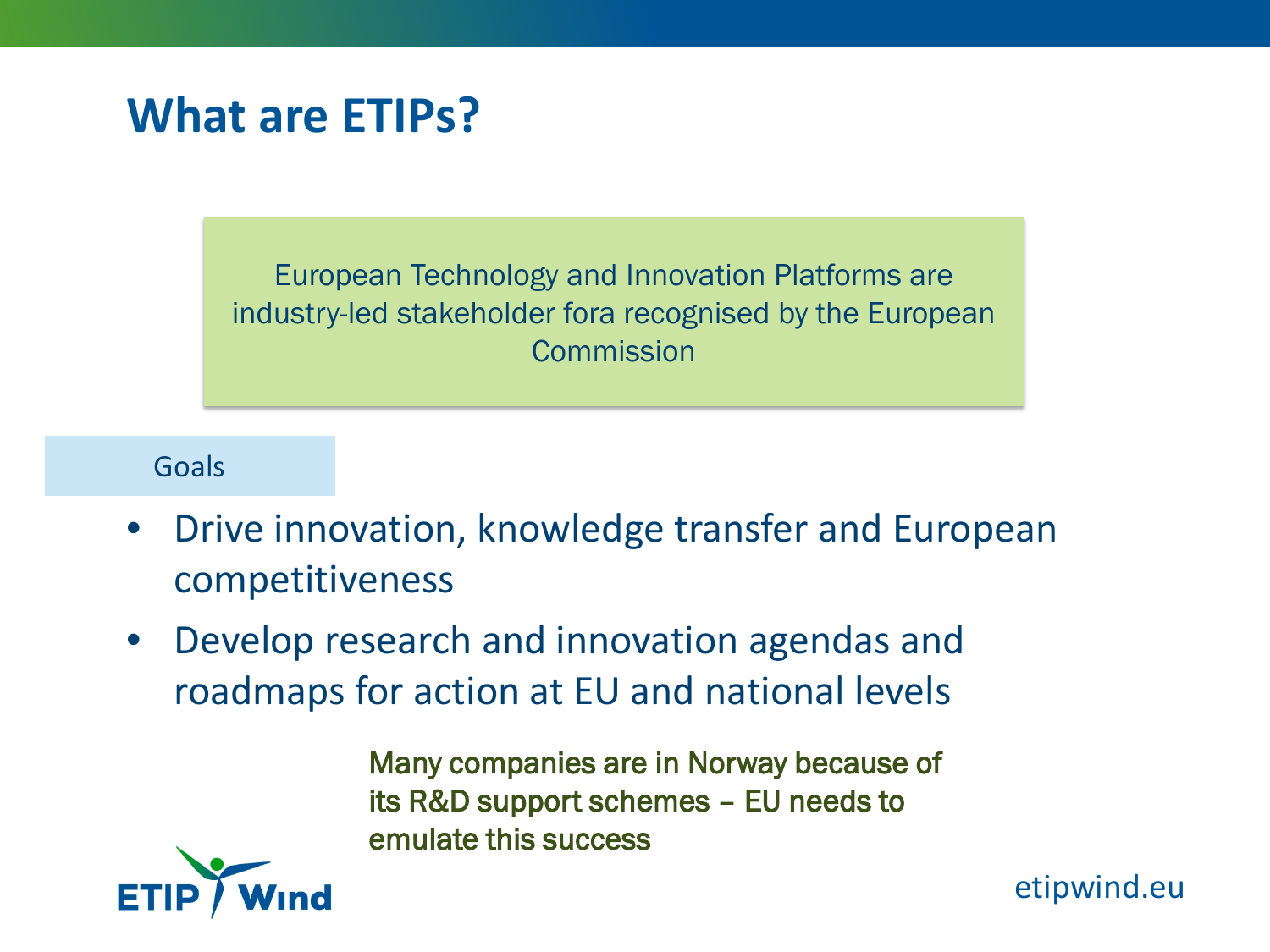## **Why is ETIP needed ?**

- Give EU direction in what R&I areas should be supported
- A forum where industry, research bodies and academia can meet and forge a common vision of the future
- Advisory group of CTO´s now have a forum to discuss what should be done together
- Steering Committee is the workhorse that gets stuff done.
- The key raw material for the continued success of the EU Wind industry is well trained scientists and engineers – ETIPWind can help ensure this !

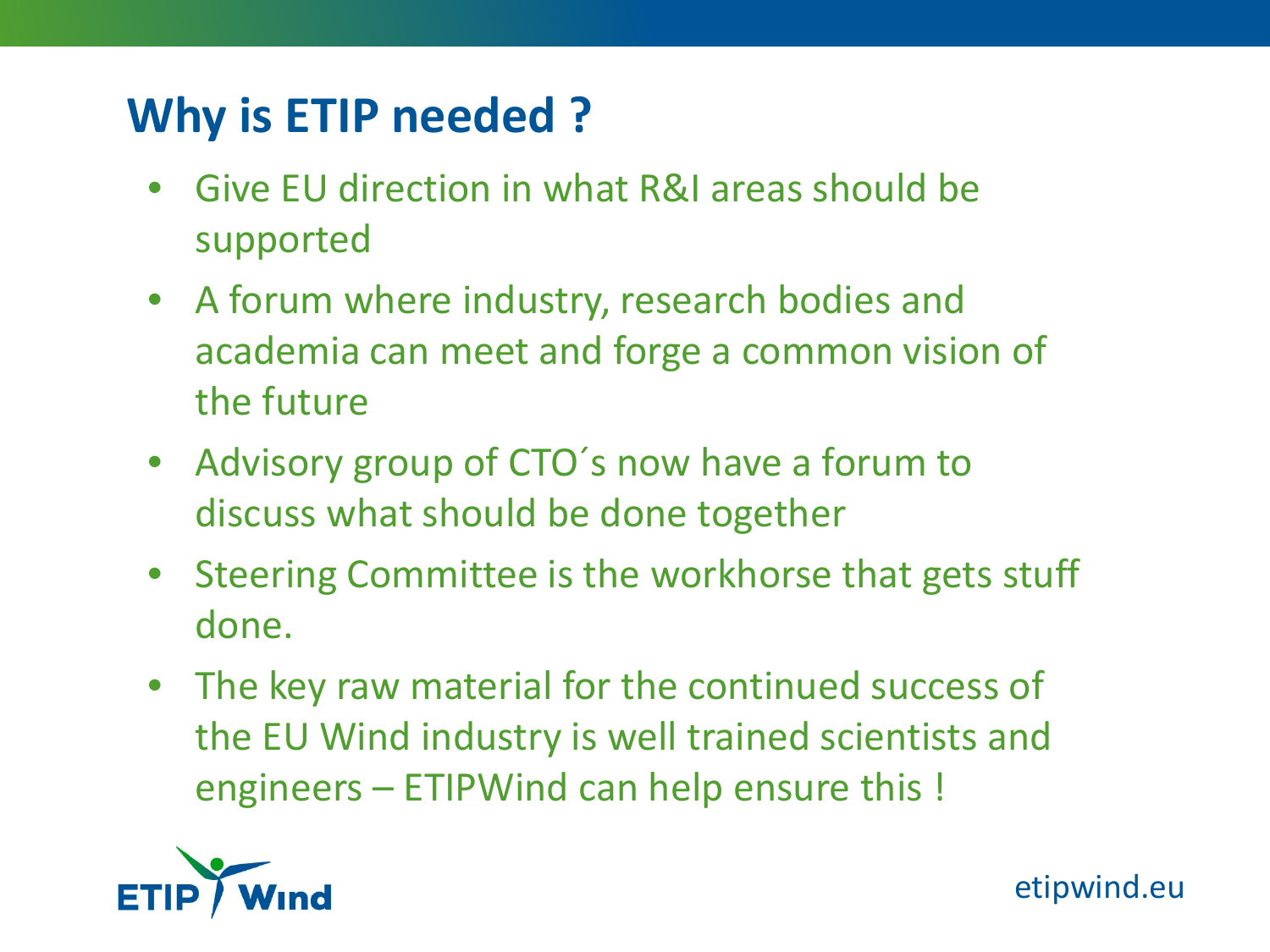

**ETIP Ind**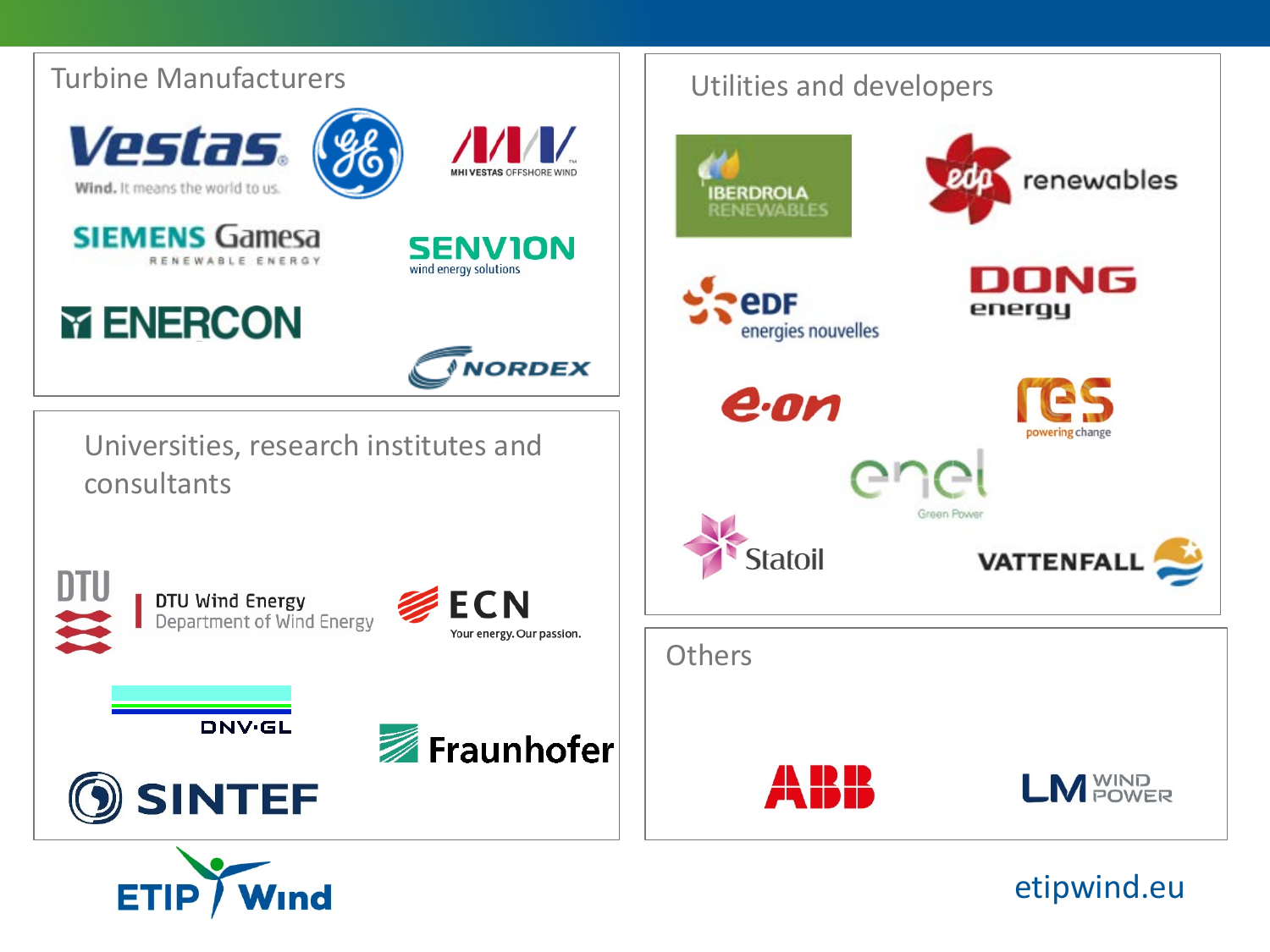#### **ETIPWind publications**



ETIP / Wind



**ETIP** Wind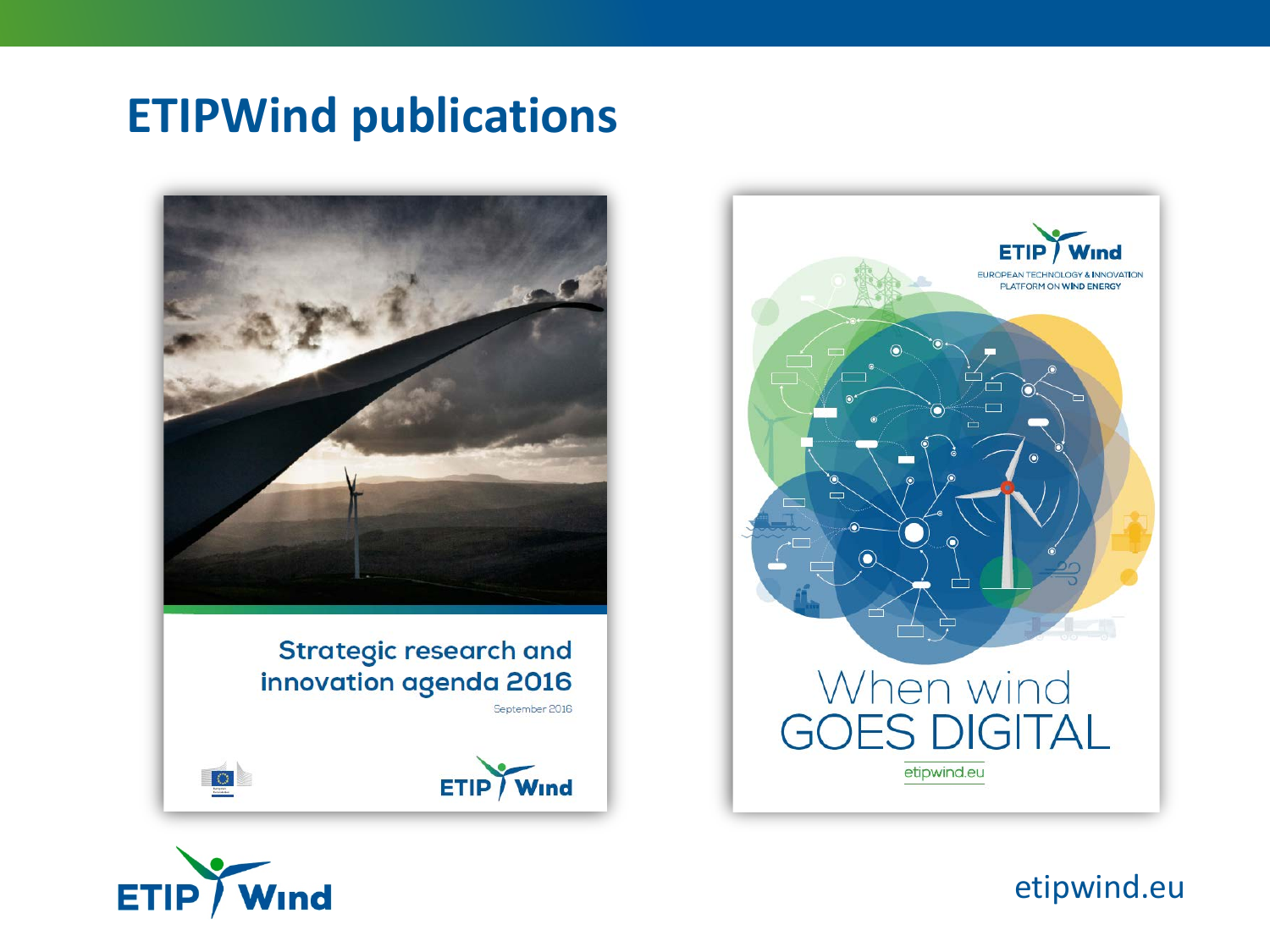#### **Objectives of the SRIA – update in 2018**



integration

technological leadership

human resources

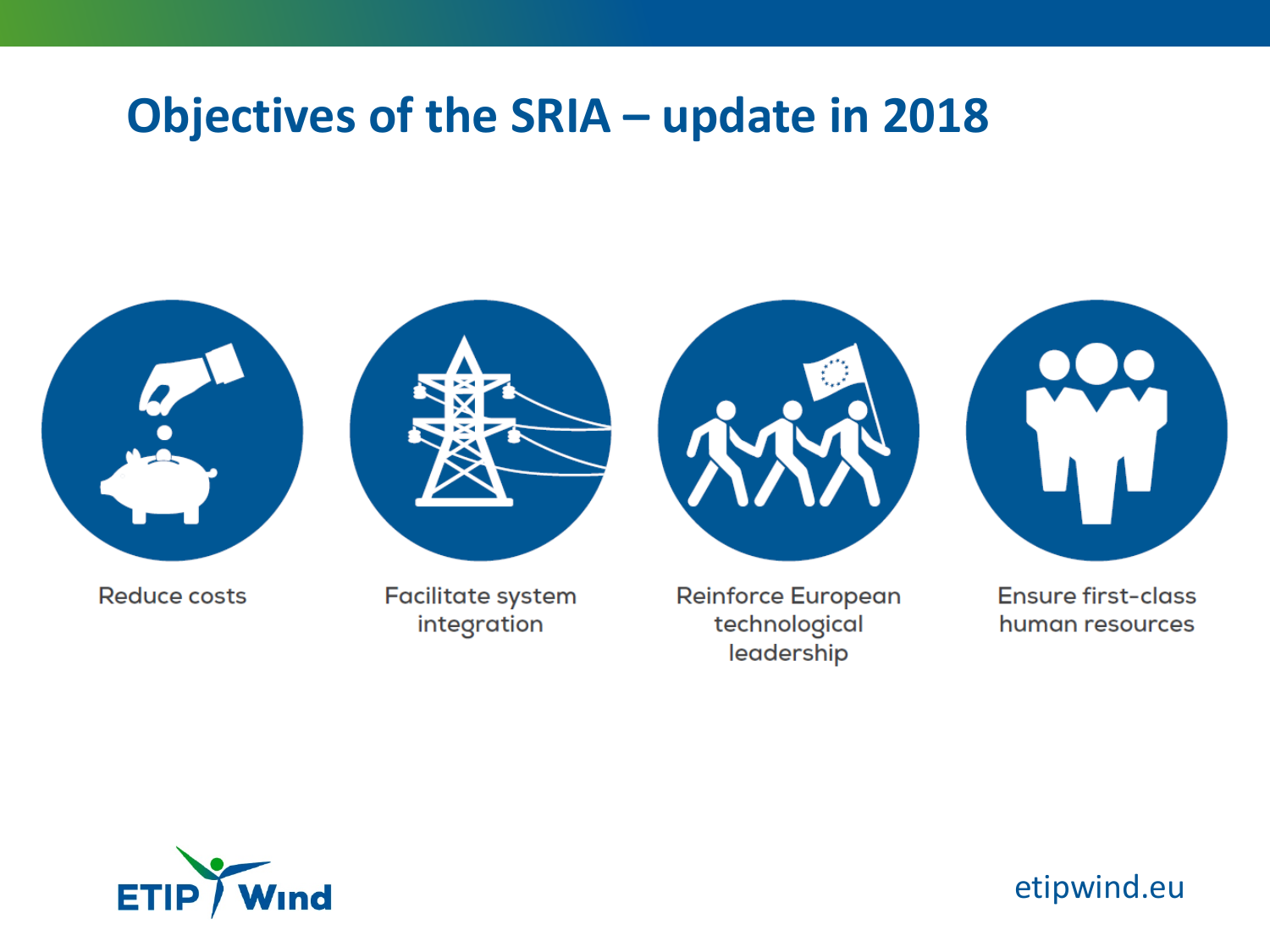

#### etipwind.eu/sria



#### 5 Pillars of research and innovation for wind energy



#### From R&I to deployment

Adapting markets and policies for optimal integration of renewables, integrating wind turbines into their<br>natural surroundings, ensuring public engagement and acceptance and deploying human resources.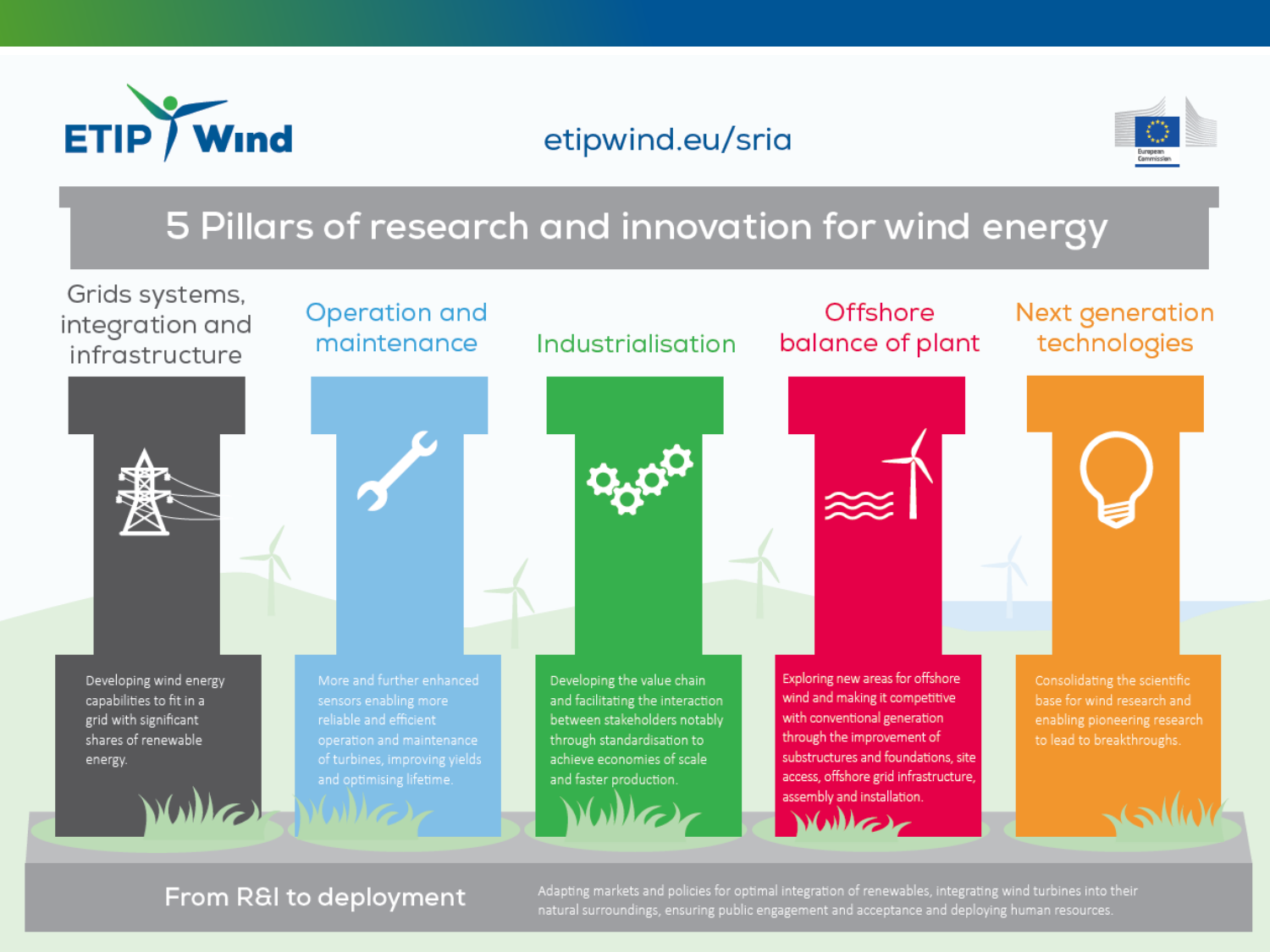### **Scope of the discussion**



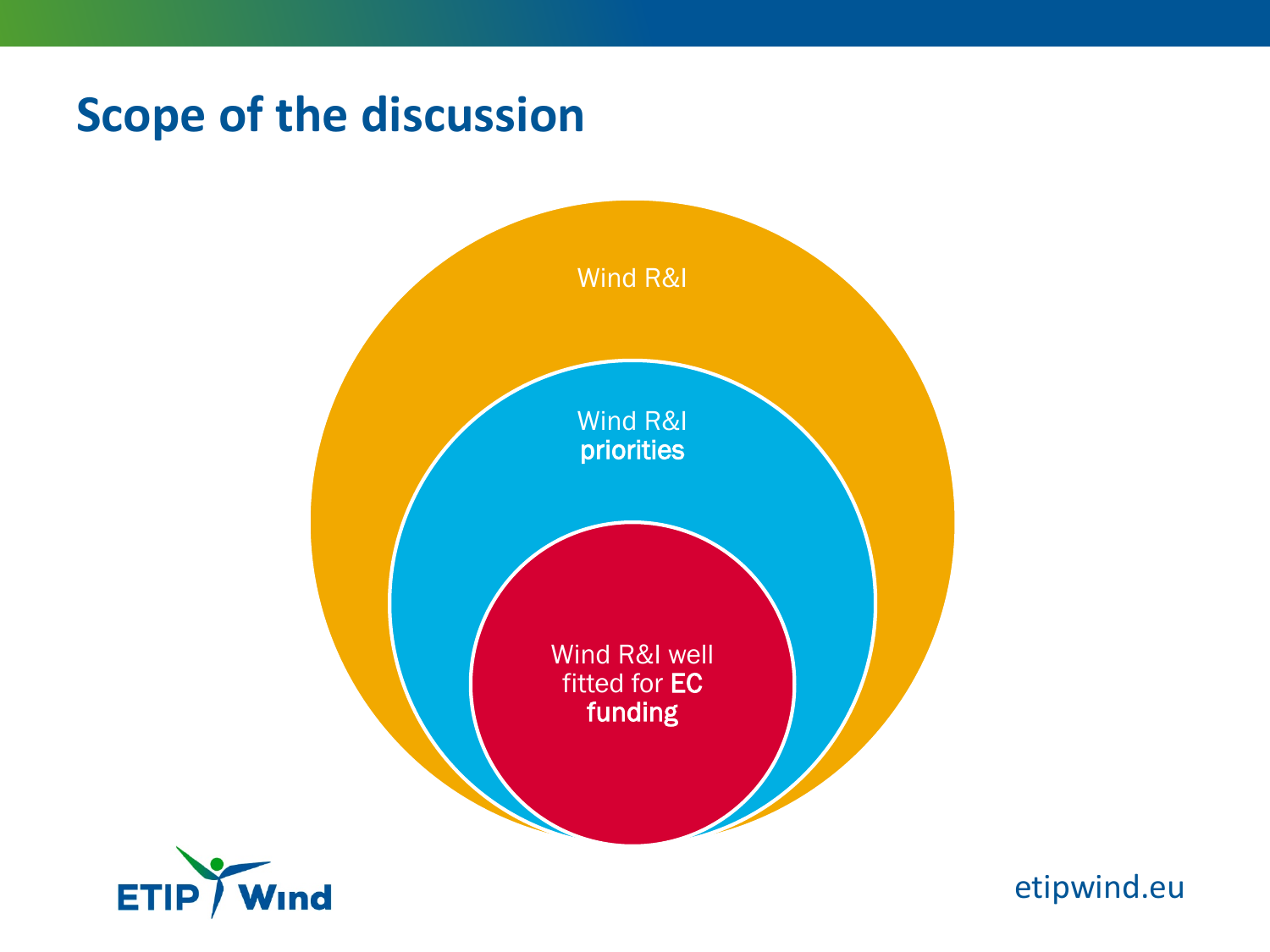

EUROPEAN TECHNOLOGY & INNOVATION PLATFORM ON WIND ENERGY

# **Thank is very much for your attention of the very much formal control of the very model of the very model of th** What has and is happening in offshore wind ?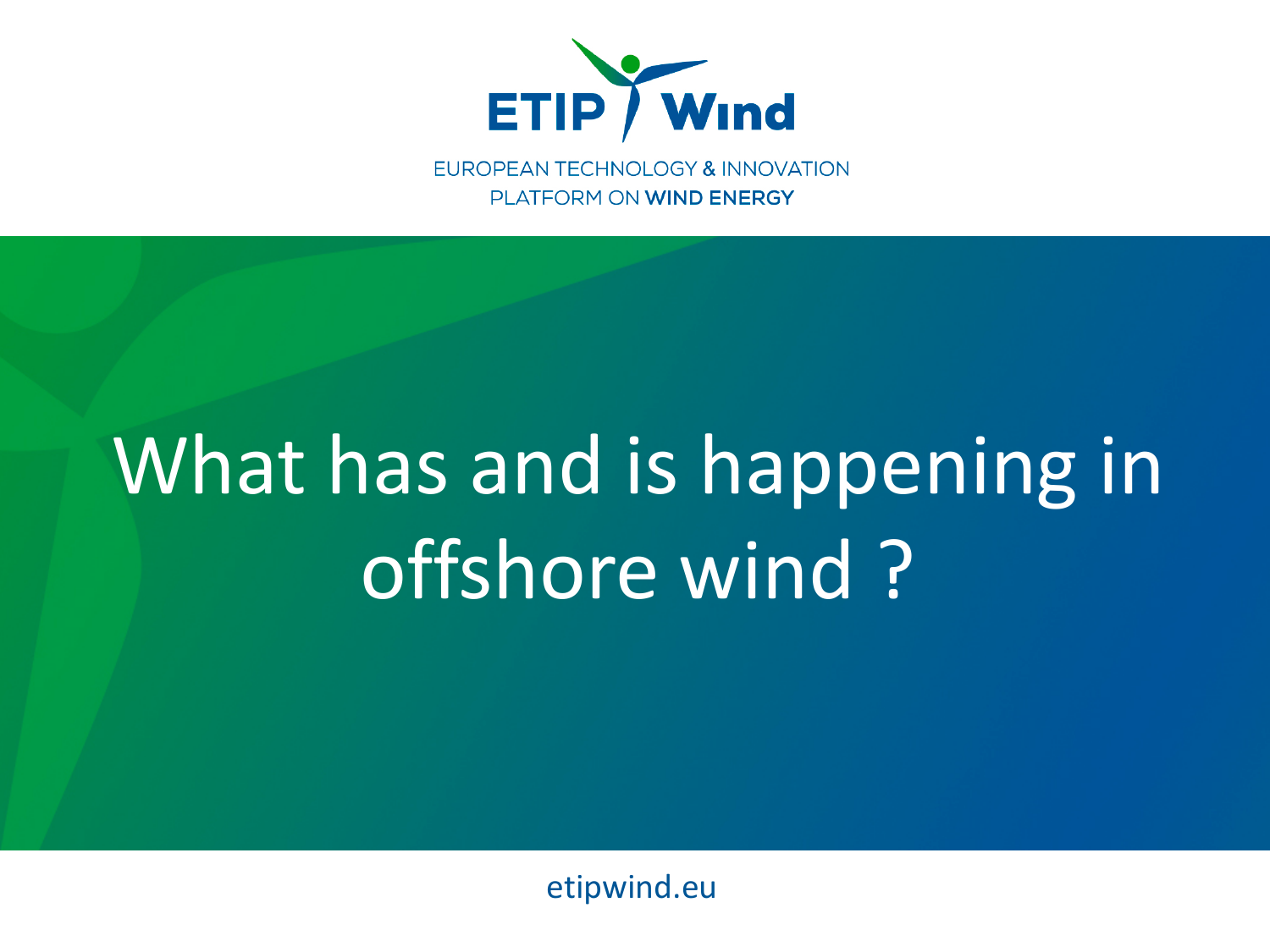# **Some of what has happened**

- **When industry meets well trained creative brains**
- Vinderby 11x 450 kw erected in 11 days 1991
- Middelgrunden 20 x 2MW in 2000 iconic
- Horns Rev 1 with 80 x 2MW first big offshore park
- BTM UK offshore report.
- A2SEA installer Coaster with legs
- Hywind 2.3MW floater Statoil a first floater off Norway called "crazy" now Hywind 2 in Scotland
- London Array Phase 1 630MW huge
- Ørsted q European world champion in wind



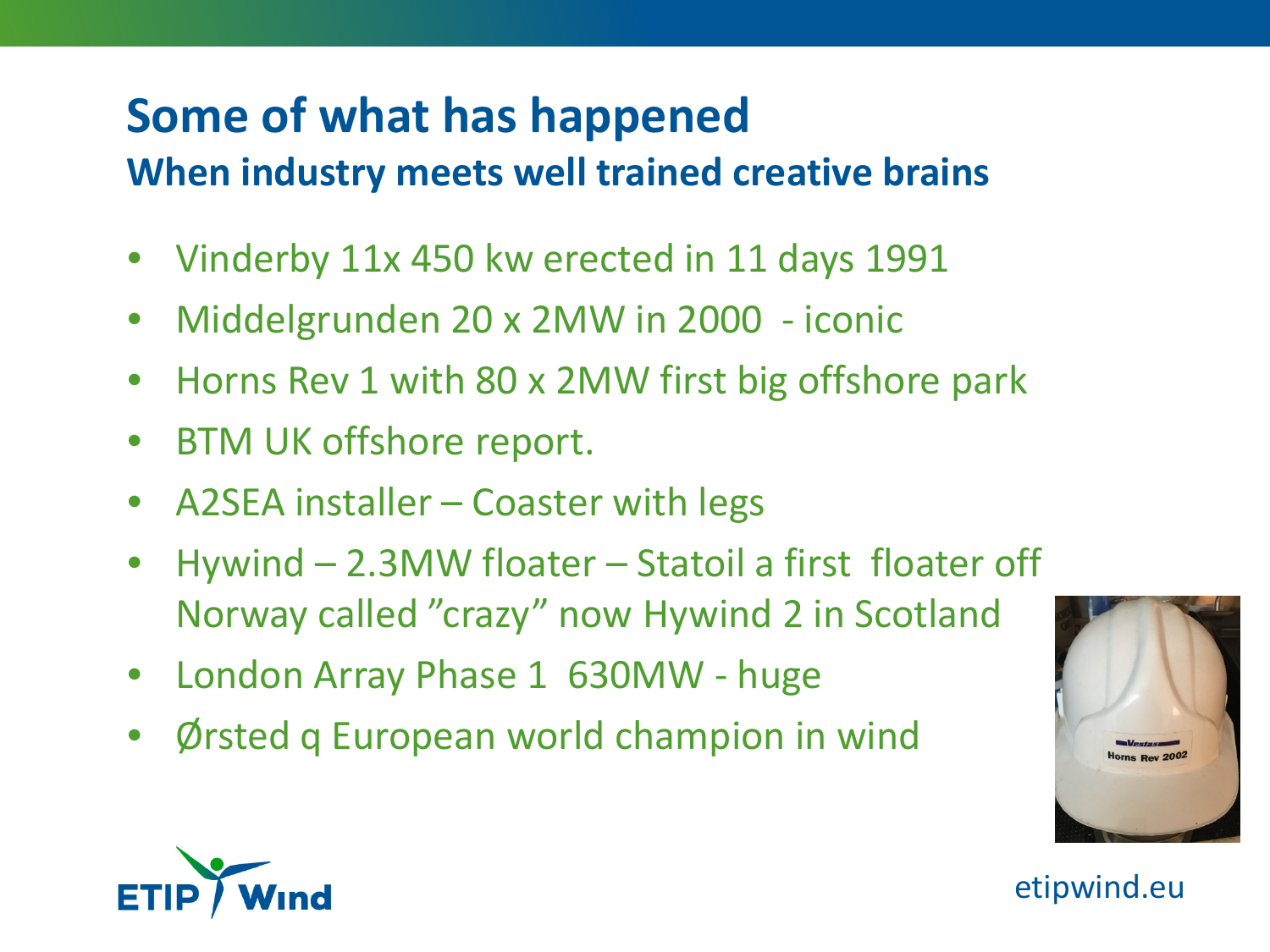#### **Technology**











#### etipwind.eu

**Confidential © Siemens AG 2018. All rights reserved**

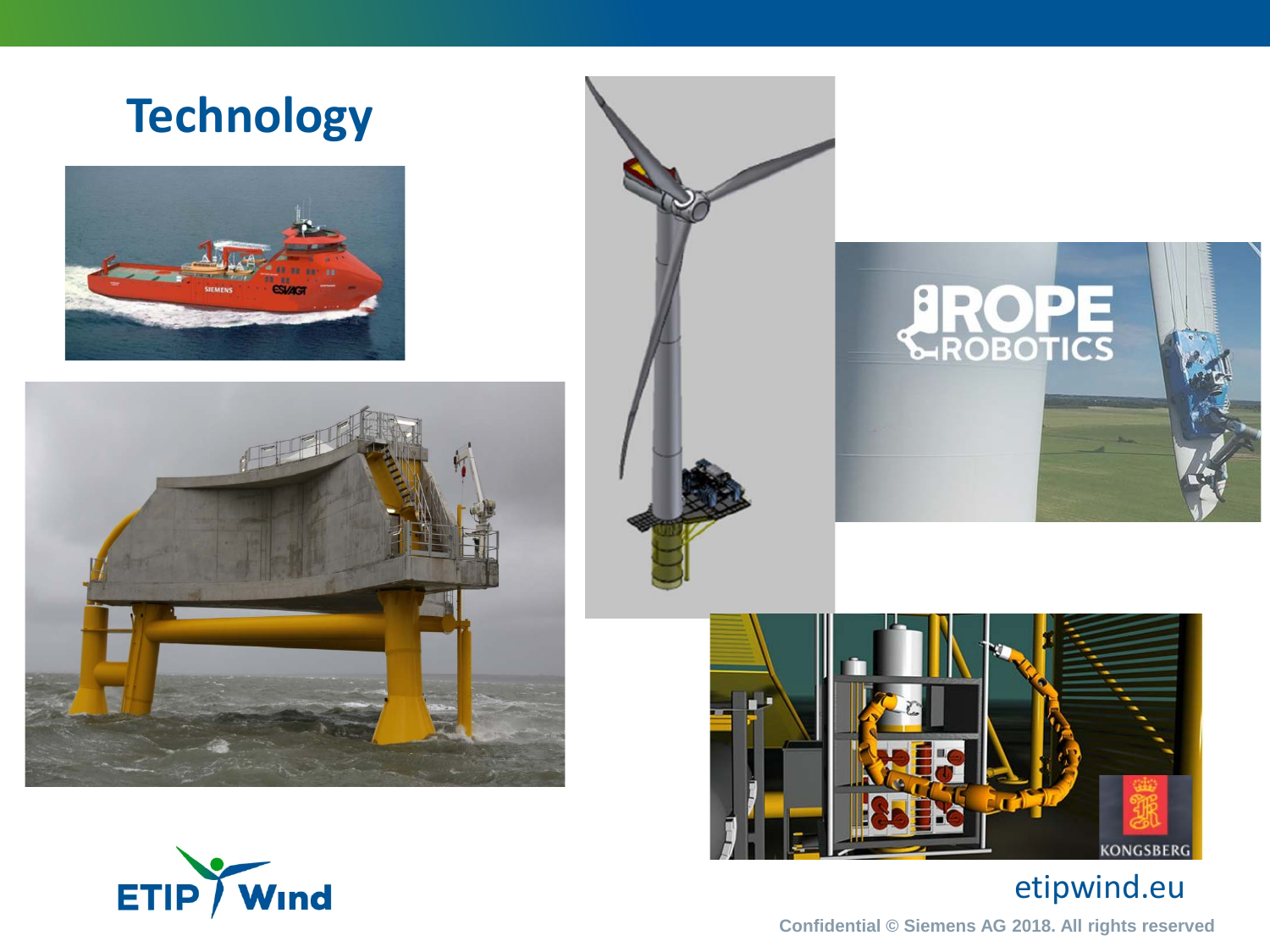### **What needs to happen**

- Costs needs to continue to drop
	- Structures need industrialization
	- Cables
	- Installation and maintenence
	- Robotics
- Offshore wind is bulk electricity challenges
	- Large scale storage
	- Watershed Grid has to become renewable friendly not the opposite

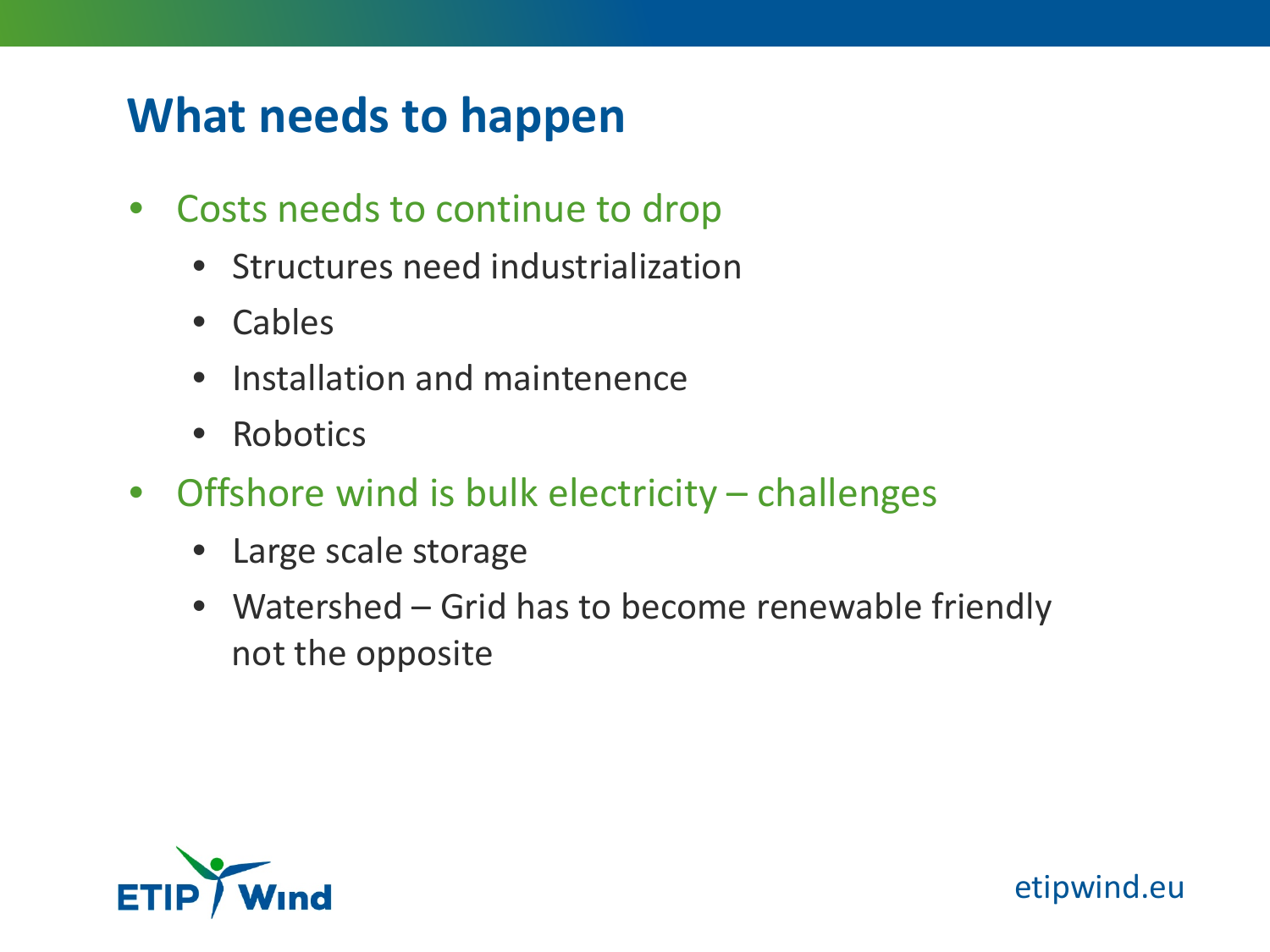## **All wind actors need to**

- Drive digitalization
- Drive storage
- Drive cyber security
- Drive and enable the electrification of society
- Provide a credible back bone to climate change challenged electricity system

#### **If you do cannot drive you are left behind**

In weather terms offshore is coming onshore with increased flooding and marinisation of land